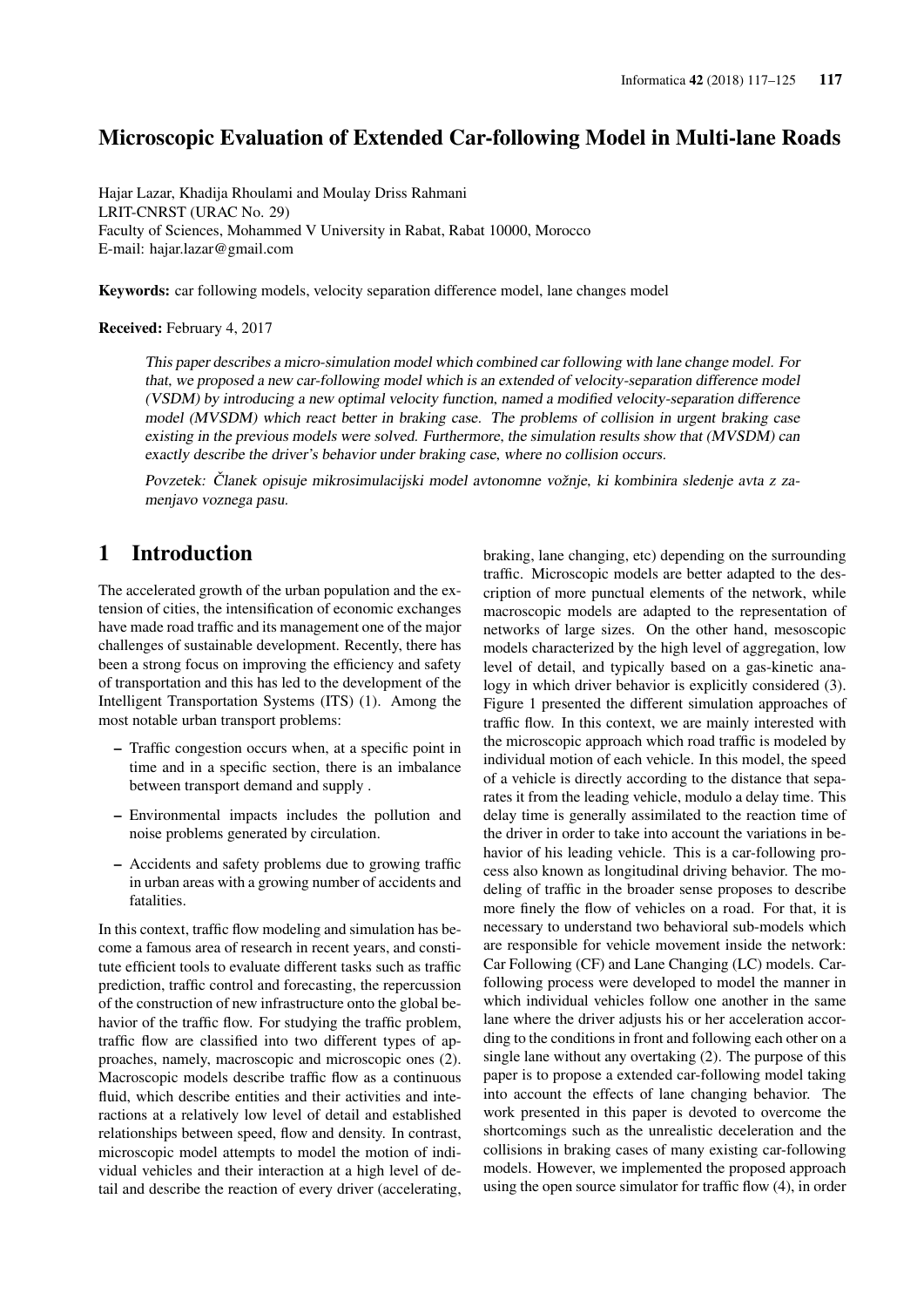

Figure 1: Traffic flow approaches

to improve the efficiency of a proposed approach compared with the existing ones.

The paper is organized as follows. The state-of-the art of car-following and lane changing models will be introduced in Section 2. The proposed approach will be presented in Section 3. In section 4, the simulation results are carried out. At last, the conclusion is given in Section 5.

# 2 Related work

#### 2.1 Car-following models

The most widely known class of microscopic traffic flow models is so-called the family of car-following or followthe-leader models. Car-following theories describe the way in which each vehicle follow another in the same lane. The most car-following models have a significant impact on the ability of traffic micro-simulations to replicate real-world traffic behavior (5). Various models were formulated to represent how a driver reacts to the changes in the relative positions of the vehicle ahead. Figure 2 describes the vehicular traffic sketch. We denote as  $i$  the car whose behavior is currently under investigation, at instant t, such vehicle is at a position  $x_i(t)$ , and travels with a speed  $v_i(t)$ , that means its instantaneous acceleration can be expressed as  $a_i(t)$ . Index  $i-1$  identify the front vehicles with respect to i, which are located at  $x_{i-1}(t)$  and travel at speed  $v_{i-1}(t)$ at time  $t$ . The front bumper to back bumper distance between *i* and *i* − 1 is identified as  $S(t) = \Delta x_i = x_{i-1} - x_i$ .

Since the 1990s, car following models have not only been of great importance in an autonomous cruise control system, but also as important evaluation tools for intelligent transportation system strategies (6). The car-following models have been designed for single-lane roads, based essentially on the following ordinary differential equation



Figure 2: Car following process notation

(ODE):

$$
a_i(t) = \frac{v_{i-1}(t) - v_i(t)}{T}
$$
 (1)

This model is based on the idea that the acceleration  $a_i(t)$  of the vehicle i at time t depends on the relative speed of the vehicle i and its leader  $i-1$  by means of a certain relaxation time T. However the previous equation describes a phenomenon is not stable enough in the case of road traffic. Hence the appearance of several variants of this model includes:

- Safe-distance models or collision avoidance models try to describe simply the dynamics of the only vehicle in relation with his predecessor, so as to respect a certain safe distance.
- Stimulus-response models based on the assumption that the driver of the following vehicle perceives and reacts appropriately to the spacing and the speed difference between the following and the lead vehicles (7).
- Optimal velocity models are another approach generally based on the difference between the driver's desired velocity and the current velocity of the vehicle as a stimulus for the driver's actions.

In this paper, we focused on optimal velocity models and we give here a state of art of the famous ones. For more detailed information with respect to microscopic models, particularly, car-following models can be found in the overview of  $(5)$   $(8)$   $(9)(10)(11)$   $(12)(13)(14)(15)$ . The optimal velocity models attempt to modify the acceleration mechanism, such that a vehicle's desired speed is selected on the basis of its space headway, instead of only considering the speed of the leading vehicle (16). The first model defined the optimal velocity function using an equilibrium relation for the desired speed as a function of its space headway is (17). The acceleration of Newell model is determined by the following equation:

$$
a_i(t) = V_{opt}(x_{i-1}(t) - x_i(t))
$$
 (2)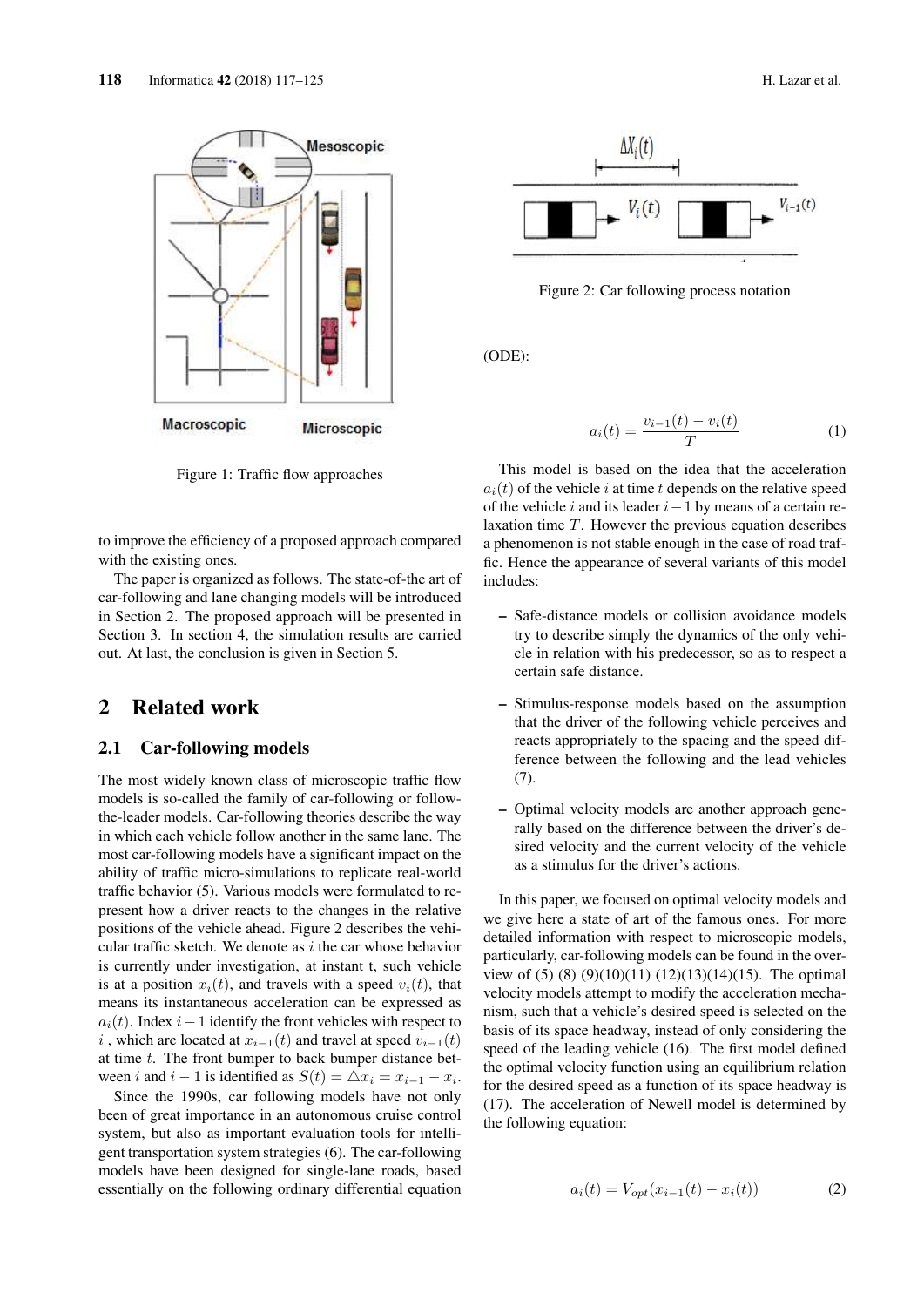Bando et al. later improved this model, by introducing the notion of desired velocity, chosen as a function of relative spacing or headway (18). They distinguished two major types of theories for car-following regulations. The first type called follow-the leader theory which was used by (17), based on the idea that each vehicle must maintain the legal safe distance of the preceding vehicle, which depends on the relative velocity of these two successive vehicles. The other type for regulation is that each vehicle has the legal velocity, which depends on the following distance from the preceding vehicle. Based on the latter assumption, the authors (18) investigated the equation of traffic dynamics and found a realistic model of traffic flow, resulting in the following equation that describes a vehicle's acceleration behavior:

$$
a_i(t) = k * [V_{opt}((S(t)) - v_i(t)] \tag{3}
$$

In which  $V_{opt}(S(t))$  is the optimal velocity function which depends on the headway  $S(t)$  to the car in the front. The stimulus here was a function of the relative spacing and the sensitivity  $k$  was a constant. The optimal velocity function, generally, must satisfy the following properties: it is a monotonically increasing function and it has an upper bound (maximal velocity). The optimal velocity adopted here calibrated by using actual measurement data proposed by (19) as follows :

$$
V_{opt}(S(t)) = V_1 + V_2 \tanh[C_1(S(t) - l) - C_2]
$$
 (4)

With  $V_1$ ,  $V_2$ ,  $C_1$ ,  $C_2$  parameters calibrated and l is the length of the car. Unfortunately, the model produces many problems of high acceleration, unrealistic deceleration and is not always free of collisions. For this reason, Helbing and Tilch proposed an extended model considering the headway and the velocity of the following car and the relative velocity between the preceding vehicle and the following vehicle when the following vehicle was faster than the preceding vehicle (19). To solve the OVM problems, they added a new term which represents the impact of the negative difference in velocity on condition that the velocity of the front vehicle is lower than that of the follower. The GFM formula is:

$$
a_i(t) = k * [V_{opt}((S(t)) - v_i(t)] + \lambda H(-S(t))S(t)
$$
 (5)

Where  $H(.)$  is the Heaviside function,  $\lambda$  is another sensitivity coefficient, and  $S(t) = v_{i-1}(t) - v_i(t)$  means the velocity difference between the current vehicle and the vehicle ahead. The main drawback of GFM doesn't take the effect of positive velocity difference on traffic dynamics into account and only considers the case where the velocity of the following vehicle is larger than that of the leading vehicle (15). The basis of GFM and taking the positive factor  $S(t)$  into account. In 2001, the authors (20) obtained a more systematic model called Full Velocity Difference Model (FVDM), one whose dynamics equation is as:

$$
a_i(t) = k * [V_{opt}((S(t)) - v_i(t)] + \lambda S(t)
$$
 (6)

In 2005, the authors in ref (21) introduced a weighting factor which makes the OV model more reactive to braking . They extended the OVM by incorporating the new optimal velocity function obtained by the combination of optimal velocity function Eq (8) with the weighting factor. The modified optimal velocity function expressed as:

$$
V_{opt}^{new}(S, \dot{S}) = V_{opt}(S(t)) * W(S(t), S(t)) \quad (7)
$$

Where the weighting factor is as follows:

$$
W(S(t), S(t)) = \frac{1}{2} + \frac{1}{2} \tanh B(\frac{\dot{S}(t)}{S(t)} + C) \quad (8)
$$

In which  $B$  and  $C$  are the calibrated parameters. The dynamic equation of the system is obtained as:

$$
a(t) = \kappa(V_{opt}^{new}(S(t), S(t)) - v_i(t)) \tag{9}
$$

In 2006, (6) conducted a detailed analysis of FVDM and found out that second term in the right side of Eq (6) makes no allowance of the effect of the inter-car spacing independently of the relative velocity. For that, they proposed a velocity-difference-separation model (VDSM) which takes the separation between cars into account and the dynamics equation becomes:

$$
a_i(t) = \kappa(V_{opt}(S(t)) - v_i(t))
$$
\n
$$
+ \lambda H(S(t))S(t)(1 + \tanh(C_1(S(t) - l) - C_2)^3
$$
\n
$$
+ \lambda \Theta(-S(t)(t))S(t)(1 - \tanh(C_1(S(t) - l) - C_2)^3)
$$

#### 2.2 Lane changing models

The transfer of a vehicle from one lane to adjacent lane is defined as lane change. Lane change, as one of the basic driver behaviors, can never be avoided in the real traffic environment. Lane changing models are therefore an important component in microscopic traffic simulation Modeling the behavior of a vehicle within its present lane is relatively straightforward, as the only considerations of any importance are the speed and location of the preceding vehicle. Therefore the understanding of lane changing behavior is important in several application fields such as capacity analysis and safety studies. These lane changing models are categorized into four groups: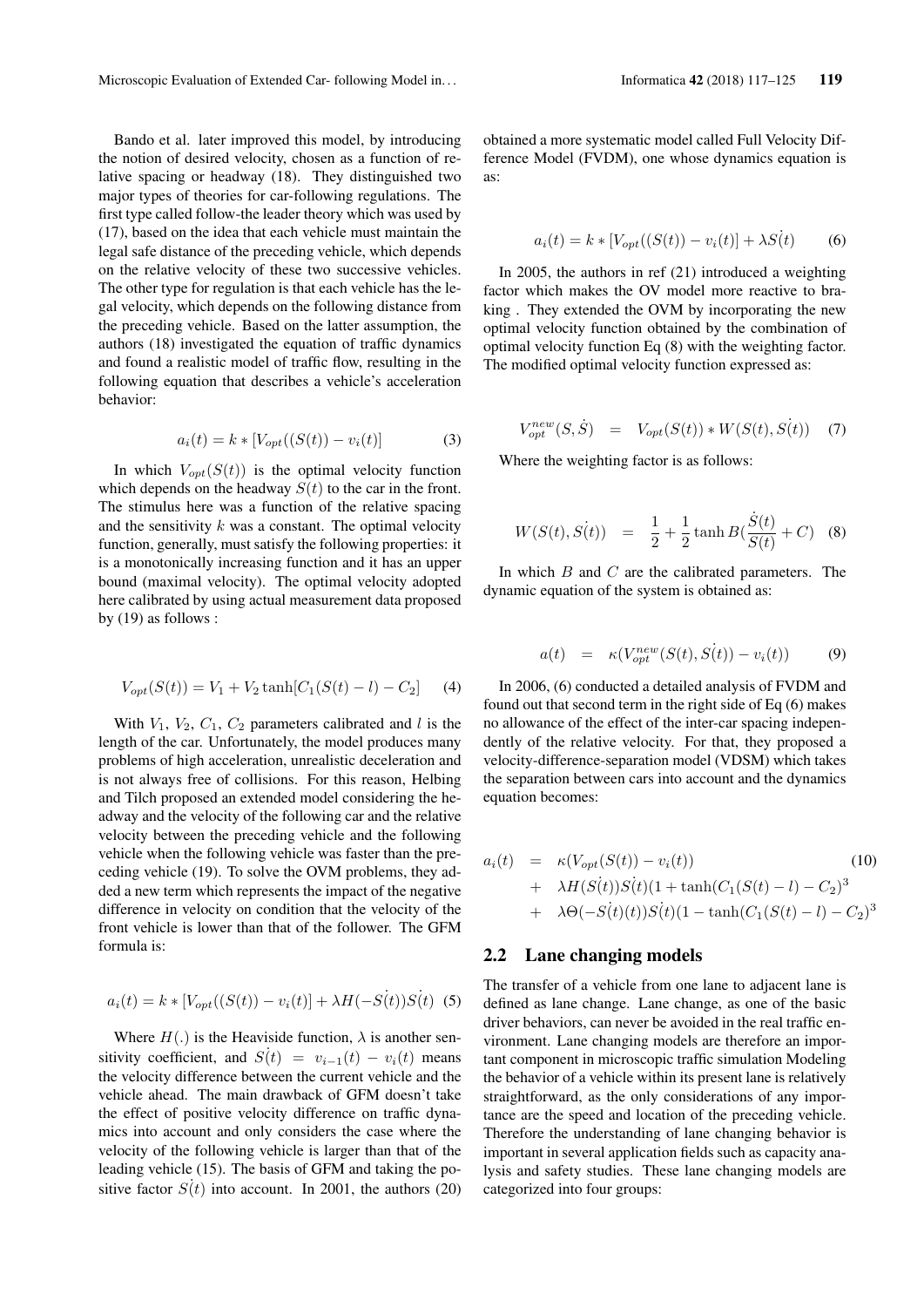- Rule-based models are the most popular ones in microscopic traffic simulators include those reported in (22),(23). For this type of models, the subject vehicle's lane changing reasons is evaluated first. If these reasons warrant a lane change, a target lane from the adjacent lane(s) is selected. The gap acceptance model used to determine whether the available gaps should be accepted.
- Discrete-choice-based models based on logit or probit models. The lane changing process is usually modeled as either MLC or DLC. Mandatory lane changes (MLC) are considered those which occur because of a blocked lane, traffic regulations or in order to follow one's route to destination. Discretionary changes (DLC) are made in order for the subject vehicle to achieve better lane conditions (24). Discrete-choicebased lane changing models follow three steps: 1) checking lane change necessity, 2) choice of target lane, and 3) gap acceptance.
- Artificial intelligence models are fundamentally different from the rule-based and discrete choice-based models. A major advantage of them is that they can better incorporate human experience and reasoning into the development of lane changing models.
- Incentive-based models have been recently proposed to modeling lane changing behavior. From their perspective, the attractiveness of a lane based on its utility to the driver, and a safety criterion captures the risk associated with the lane change (25). A variety of factors included in these models such as the desire to follow a route, gain speed, and keep right (26), in addition to politeness factors that can describe the different driver behaviors (25).

In this paper, we describe briefly one the important incentive-based lane changes models. We chose MOBIL (25) as it is the only lane changing model which takes into account the effect of lane change decisions on the immediate neighbors. This model based on the simplistic control rules and it was more appropriate to analyze the affects of usual lane change behaviors of drivers on the overall traffic (24). The lane changing algorithm MOBIL (Minimizing Overall Braking Induced by Lane Changes) is among the most important components of a microscopic traffic simulator based on a microscopic longitudinal movement model. A lane change model depends on the two following vehicles on the present and the target lane, respectively as shown in Fig. 3. A specific MOBIL lane change based on the accelerations on the old and the prospective new lanes.

To formulate the lane changing criteria shown in Fig. 3 we use the following notation: the vehicle  $i$  refers to the lane change of the successive vehicles on the target and present lane referred by  $n$  (new one in the target lane) and  $o$  (old follower in the current lane). The tildes  $\tilde{a}_i$ ,  $\tilde{a}_o$  and  $\tilde{a}_n$  denotes the new acceleration of vehicle i on the target lane, the acceleration of the old and new followers after the



Figure 3: Vehicles involved in lane changing process

lane change of vehicle i, respectively. All the accelerations involved are calculated according to the car-following model (27). A lane change model based on a safety and incentive criterion. The safety criterion is satisfied, if the car-following braking deceleration  $\tilde{a}_i$  imposed on the old vehicle o of the target lane after a possible change does not exceed a certain limit  $b_{safe}$  this means:

$$
\tilde{a}_i > -b_{safe} \tag{11}
$$

The second criterion determines the acceleration advantage that would be gained from the event. This criterion based on the accelerations of the longitudinal model before and after the lane change and focused on improving the traffic situation of an individual driver by letting him drive faster or avoid a slow leader (24). For symmetric overtaking rules, they neglect differences between the lanes and propose the following incentive condition for a lane changing decision of the driver of vehicle  $i$  as follows:

$$
\overbrace{\tilde{a}_i - a_i} + p(\overbrace{\tilde{a}_n - a_n} + \overbrace{\tilde{a}_o - a_o}) > \triangle a_{th} \qquad (12)
$$

Equation (11) states that the acceleration advantage to be gained by the lane change, must be greater than both a threshold acceleration  $\triangle a_{th}$  used to dampen out changes with marginal advantage, and a politeness factor p determines to which degree these vehicles influence the lanechanging decision. The factor p controls the degree of cooperation while considering a lane change, from a purely egoistic behavior ( $p = 0$ ) to an altruistic one ( $p \nvert i$ ) (25). The politeness factor can be thought of as accounting for driver aggressiveness. It is this balancing of accelerations that gives rise to the name MOBIL, as Minimizing Overall Braking Induced by Lane changes (27).

# 3 Proposed approach

In comparison with the existing works above, our proposal in this paper provides a extended car following model with an interaction of lane change behavior that mainly important to simulating and to representing the traffic flow in the real manner. The proposed approach is detailed in the following section.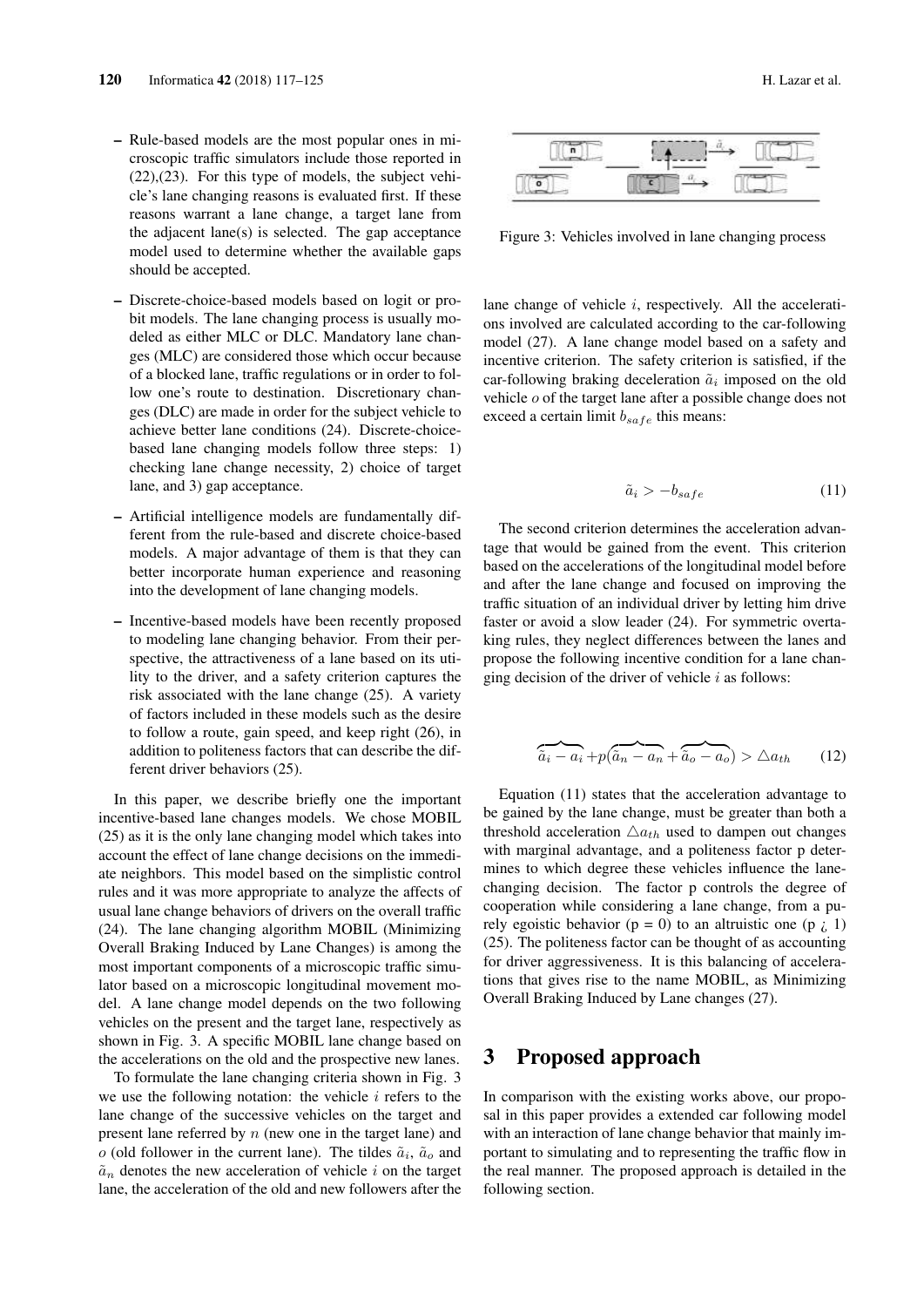#### 3.1 Flowchart of the proposed approach

For an ideal flow of a dynamic traffic simulation study, we proposed the basic algorithm presented in Fig. 4 which based on three major steps given as:

- Preparation of the traffic flow simulation: in this step, we must define the road environment and also we must specify the initial parameters and variables, including initialization of position, velocity, and so on.
- Implementation of the model and validation of its different scenarios: in this stage, we adopt our MVSD model to compute acceleration for each car and then compute the new speed and position on both lanes for the next time step. At the same time, we start lane changes rules, we determine which car change whereto and add these cars to the correct position on the lane and removed changed cars from their old lane.
- Analysis of results: for the next time step, we update the network and information state to get a new velocity and position state; then we jump to step 2, and we begin an another cycle.

### 3.2 Modified velocity separation difference model

In this paper, we proposed a modified car following model introducing the lane changing rules just as other studies. In ref (21), the authors modified an OV model, introducing the new OV function without using the lane change behavior to get a model more reactive on braking situation called modified optimal velocity model (MOVM). The motivation for our paper comes from the key idea behind the new optimal velocity function proposed by (21) which we incorporating this latter on the VSDM model using the lane changing behavior. However, the new OV function combined between the OV function the reference Eq (2) and the weighting factor Eq (8) that depends on the inverse of time to collision (TTC). The TTC concept was introduced by the US researcher (28) and it was used in different studies as a time based surrogate safety measure for evaluating collision risk (29)(30)(31). In car following situations the TTC indicator is only defined when the speed of the following vehicle is higher than the speed of the lead vehicle (31). Rear end collision risk is defined as the time for the collision of two vehicles if they continue at their present speed and on the same lane and at the same speed (see Fig. 5). The time to collision of a vehicle driver combination n at instant t with respect to a leading vehiclen1 can be calculated with:

$$
TTC = \frac{S(t)}{S(t)}; \forall S(t) > 0 \tag{13}
$$

The new optimal velocity function  $V_{opt}^{new}(S, \dot{S})$  is expressed as the combination of the optimal velocity function proposed by (18) based only on headway stimulus and the weighting factor established the inverse of time to collision to make the model more reactive in braking case.

$$
V_{opt}^{new}(S, \dot{S}) = V_{opt}(S) * W(S, \dot{S})
$$
(14)

Where the weighting factor is :

$$
W(S, \dot{S}) = [A(1 + tanh)B(\frac{\dot{S}}{S} + C)]
$$
 (15)

The weighting factor must satisfies some proprieties:

- When the relative speed is positive  $S(t) > 0$ , the weighting must maintain the reference OV function unchanged.
- For negative decreasing relative speed  $S(t) < 0$ , it has to be decreasing and has to go toward zero when  $S(t)$  - > in fini.

There are several functions which behave similarly with varying only the headway stimulus. Therefore, Here the new OV function modulates the reactivity of the car following model according to the actual headway and relative speed between the follower and ahead car. In our contribution, we revised and extended a velocity separation difference model by incorporating the new OV function to get a new model that called a Modified Velocity Separation Difference (MVSDM). The MVSD model is expressed by the equation of motion as:

$$
a_i(t) = \kappa(V_{opt}^{new}(S(t), S(t)) - v_i(t))
$$
(16)  
+  $\lambda H(S(t))S(t)(1 + \tanh(C_1(S(t) - l) - C_2)^3$   
+  $\lambda \Theta(-S(t)(t))S(t)(1 - \tanh(C_1(S(t) - l) - C_2)^3)$ 

To describe real driving behavior on multilane roads, we need the car following process and the lane changing process. The lane changing behavior has a significant effect on traffic flow. Therefore the understanding of lane changing behavior is important in several application fields such as capacity analysis and safety studies. We interested, particularly, the lane changing algorithm MOBIL (Minimizing Overall Braking Induced by Lane Changes) which is among the most important components of a microscopic traffic simulator based on a microscopic longitudinal movement model (25) and is adopted here.

### 4 Simulation results

In this study, we carry out the simulations to investigate whether MVSDM can overcome the shortcomings of previous models and compared MVSDM with MOVM proposed by (21). In this paper, for each model we establish the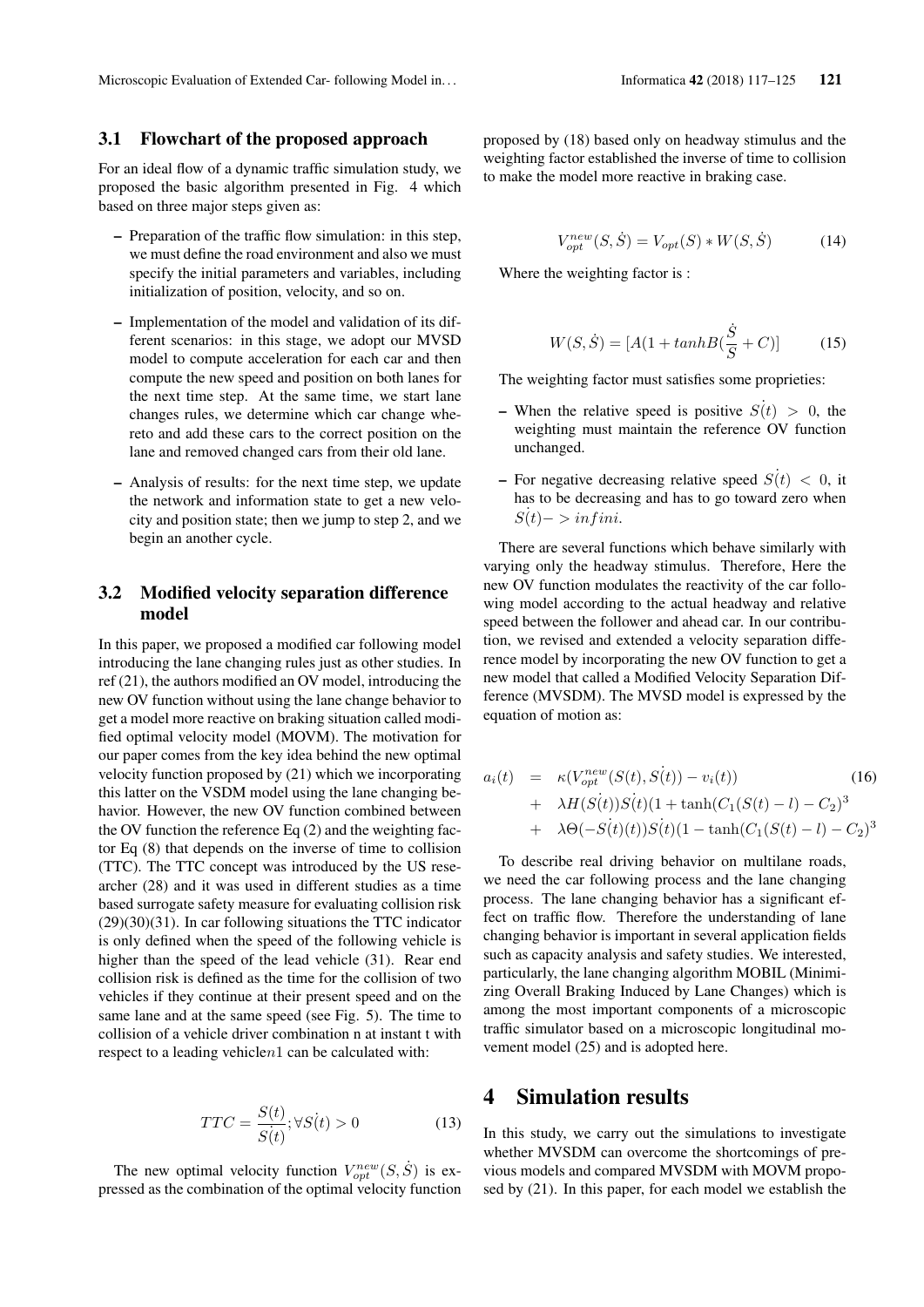

Figure 4: Flowchart of the proposed approach



Figure 5: Time to collision for rear end collision sketch

simulation results for two different scenarios. In the following, we will test the proposed approach (accelerating and braking behavior) using an open source microscopic simulator proposed by (4) to validate our approach using these scenarios. We used two vehicle classes: cars and trucks. For all simulations, the parameter values used for optimal velocity function Eq (4) and are adapted from (19) are  $V_1 = 6.75m/s$ ,  $V_2 = 7.91m/s$ ,  $C_1 = 0.13m^{-1}$ , and  $C_2 = 1.57m^{-1}$ . The parameter values calibrated for weighting factor (21) are  $A = 0.5, C = 0.5,$  and  $B = 5s$ . The sensitivities parameters values are  $a = 0.6m/s^2$ , and  $\lambda = 0.45m/s^2$ . The parameters values for cars are the desired velocity  $V_0 = 120km/h$ , the safe time headway  $T = 1.2s$ , the minimum gap  $S_0 = 2m$ , and the vehicle length  $l = 6m$ . The parameters values for trucks are the desired velocity  $V_0 = 80km/h$ , the safe time headway  $T = 1.7s$ , the minimum gap  $S_0 = 2m$ , and the vehicle length  $l = 10m$ . The parameters values for lane changing are the politeness factor  $p = 0$ , the changing threshold  $\Delta a_{th} = 0.2 m/s^2$ , the maximum safe deceleration  $b_{save} = 12m/s^2$ , and the bias for the slow lane  $\triangle a_{bias}$ .

For more information about the simulation results, we built a video to visualize clearly the validity of our proposed model MVSDM and the existing model MOVM and VSDM in the following link https://www.youtube.com/ watch?v=LJ5ddRGVbgA&feature=youtu.be.

When starting the simulation, we extract the necessary data in excel format in order to represent them in graph form, and this is done for each car following model and for each scenario. Figure 6 shows the resulting data (speed, acceleration, position, type of car, length, etc.)

### 4.1 Ramp scenario: behavior in stop and go traffic

Stop and go scenario demonstrates the traffic breakdown provoking on the main road of the on-ramp. Usually, the traffic jam occur when the leading car decelerate for certain reasons. For that, it's important to study the vehicle behavior when simulating in such case. Simulation results depicted in Fig. 7d show that the proposed model avoids the collision when the leading car decelerate hardly. However, simulating traffic flow with MOV model occurs crashes between different cars as we can see in Fig. 7b.

At  $t = 0$ , all cars start up according to the MOVM, VSDM, and MVSDM, respectively. From Fig. 8, it can be seen that the speed maximum of MVSDM is under of MOVM and VSDM. We can see that MFVDM velocity begins to decrease before MOVM and VSDM velocity reaches its maximum. The simulation results demonstrate that MOVM and VSDM provokes crashes. In contrast, our proposal MVSDM avoid it and the traffic jams disappear.

To simulate the car motion and to describe the traffic flow, we examine certain properties of traffic from each car.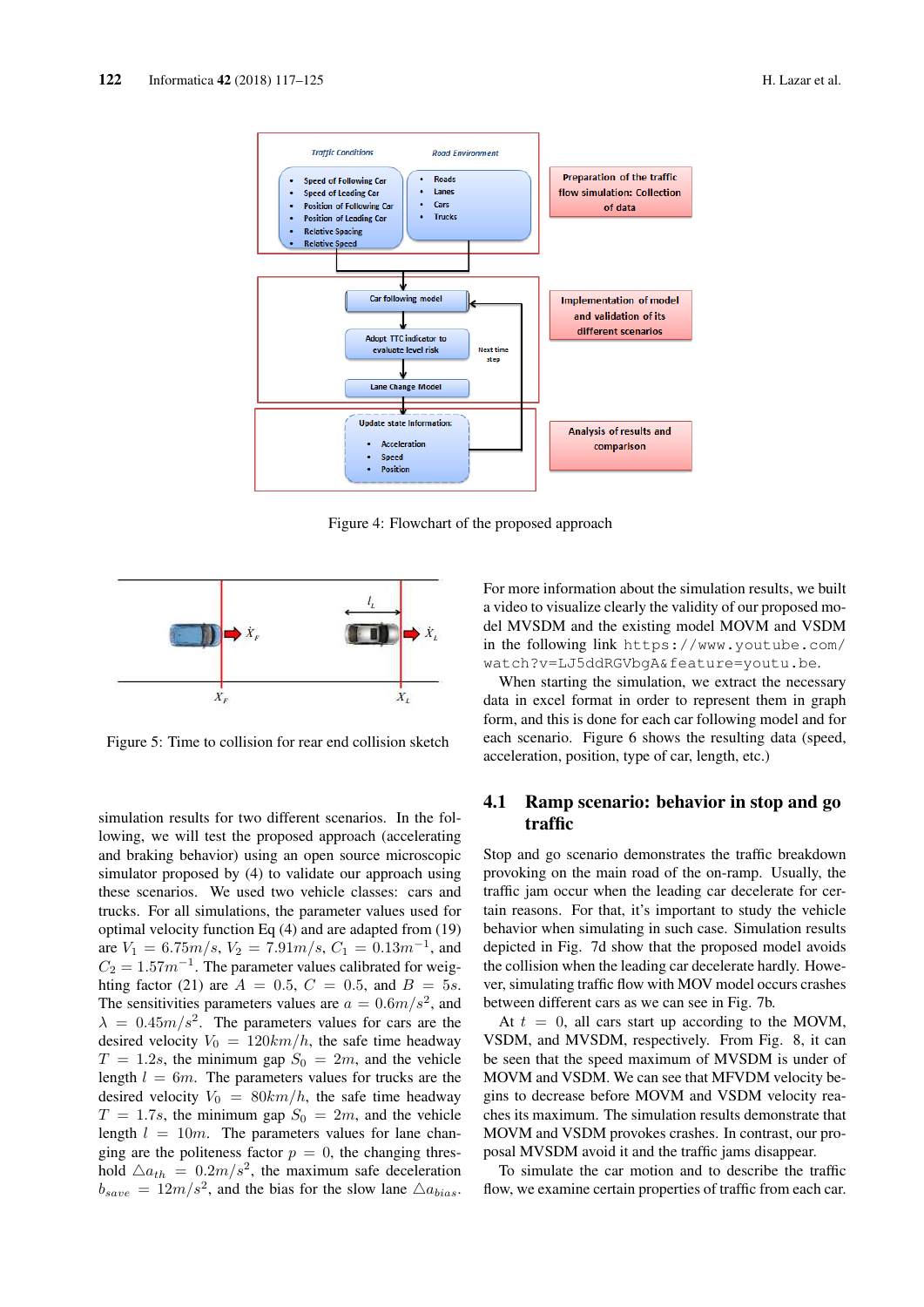| ₫              | A                                  | B        | C        | D                             | E              | F            | G      |  |
|----------------|------------------------------------|----------|----------|-------------------------------|----------------|--------------|--------|--|
| $\mathbf{1}$   | Position                           | Speed    |          | Accelerati N° of vehicle Time |                | Lane         | Lenght |  |
| $\overline{2}$ | 7,913354                           | 14,57122 | 0,022237 | 2                             | 0,2            | 0            | 6      |  |
| 3              | 10,8276                            | 14,57527 | 0.020261 | $\overline{a}$                | 0,4            | 0            | 6      |  |
| 4              | 13.74265                           | 14,57897 | 0,018487 | $\overline{2}$                | 0,6            | 0            | 6      |  |
| 5              | 16,65845                           | 14,58235 | 0,016894 | $\overline{2}$                | 0,8            | 0            | 6      |  |
| 6              | 19,57491                           | 14,58544 | 0.015465 | $\overline{a}$                | 1              | 0            | 6      |  |
| $\overline{7}$ | 22,492                             | 14,58828 | 0,014183 | $\overline{2}$                | 1,2            | $\mathbf{0}$ | 6      |  |
| 8              | o                                  | 14,56188 | 9,28E-10 | 1360544799                    | 1,4            | 0            | 6      |  |
| 9              | 25.40966                           | 14,59088 | 0.013035 | $\overline{2}$                | 1,4            | 0            | 6      |  |
| 10             | 2,912377                           | 14,56188 | 8,35E-10 | 1360544799                    | 1,6            | 0            | 6      |  |
| 11             | 28,32783                           | 14,59328 | 0,012006 | 2                             | 1,6            | 0            | 6      |  |
| 12             | 5.824753                           | 14,56188 | 7.52E-10 | 1360544799                    | 1,8            | 0            | 6      |  |
| 13             | 31,24649                           | 14,5955  | 0,011085 | 2                             | 1,8            | 0            | 6      |  |
| 14             | 8,73713                            | 14,56188 | 6.77E-10 | 1360544799                    | $\overline{2}$ | 0            | 6      |  |
| 15             | 34,16559                           | 14,59755 | 0.010262 | 2                             | $\overline{2}$ | 0            | 6      |  |
| 16             | 11,64951                           | 14,56188 | 6,09E-10 | 1360544799                    | 2,2            | 0            | 6      |  |
| 17             | 37,0851                            | 14,59946 | 0.009526 | $\overline{2}$                | 2,2            | 0            | 6      |  |
| 18             | 14,56188                           | 14,56188 | 5,48E-10 | 1360544799                    | 2,4            | 0            | 6      |  |
| 19             | 40,00499                           | 14,60123 | 0,008869 | 2                             | 2,4            | 0            | 6      |  |
| 20             | n                                  | 14,56188 | 7,45E-10 | 248792245                     | 2,6            | 1            | 10     |  |
| 21             | 17,47426                           | 14,56188 | 4,93E-10 | 1360544799                    | 2,6            | 0            | 6      |  |
| 22             | 42,92524                           | 14,60289 | 0,008284 | 2                             | 2,6            | 0            | 6      |  |
| 23             | 2,912377                           | 14,56188 | 6,85E-10 | 248792245                     | 2,8            | 1            | 10     |  |
| 24             | 20,38664                           | 14,56188 | 4,44E-10 | 1360544799                    | 2,8            | 0            | 6      |  |
| 25             | 45,84582                           | 14,60444 | 0,007763 | 2                             | 2,8            | 0            | 6      |  |
|                | ₩<br>$14 - 4$<br>$\mathbb{H}$<br>1 |          |          |                               |                |              |        |  |

Figure 6: Example of resulting data according to MVSDM



Figure 9: Position variation according to MOVM, VSDM, and MVSDM



Figure 7: Simulation of ramp according to (a) OVM and (b) MOVM(c) VSDM and (d) MVSDM



Figure 8: Time evolution of velocity variation according to MOVM, VSDM, and MVSDM

Figure 9 gives the position evolution of four simulated cars, it's seen that the previous models provokes the collision. In contrast, our proposed approach avoids it.

### 4.2 Traffic lights scenario: behavior at stopping and approaching traffic signal

The traffic lights scenario describes the driving behavior of the vehicle when approaching a traffic signal. First a traffic signal is red and a queue of vehicles is waiting which the optimal velocity is 0. When the signal turn to green, at  $t = 0$ , vehicles start. For that, the traffic lights signal is represented by virtual obstacles in each lane which is removed when the light turns to green. Figure 10 represents the velocity variation of two vehicles using the MVSDM in the case of several changes. At the beginning, vehicle 1 follows vehicle 2 in the same lane 0, after a few moments vehicle 1 change the lane 0 towards the lane 1 that is why two vehicles show themselves in parallel when approaching traffic lights at  $t = 57$ . In approaching phase, and at  $t = 72$  vehicles should decelerate smoothly which clearly shown that the vehicles stopped completely at a red light, and their velocity goes to 0. When the signal changes to green, vehicles begin to accelerate.

Figure 11 shows the behavior of vehicle according MOVM, MVSDM, and VSDM. Through these results, we deducted that the velocity of vehicle applying MOVM doesn't go to 0 that means all vehicles don't stop at a red light. However, when we simulate applying VSDM and MVSDM, all vehicles behave correctly by stopping at a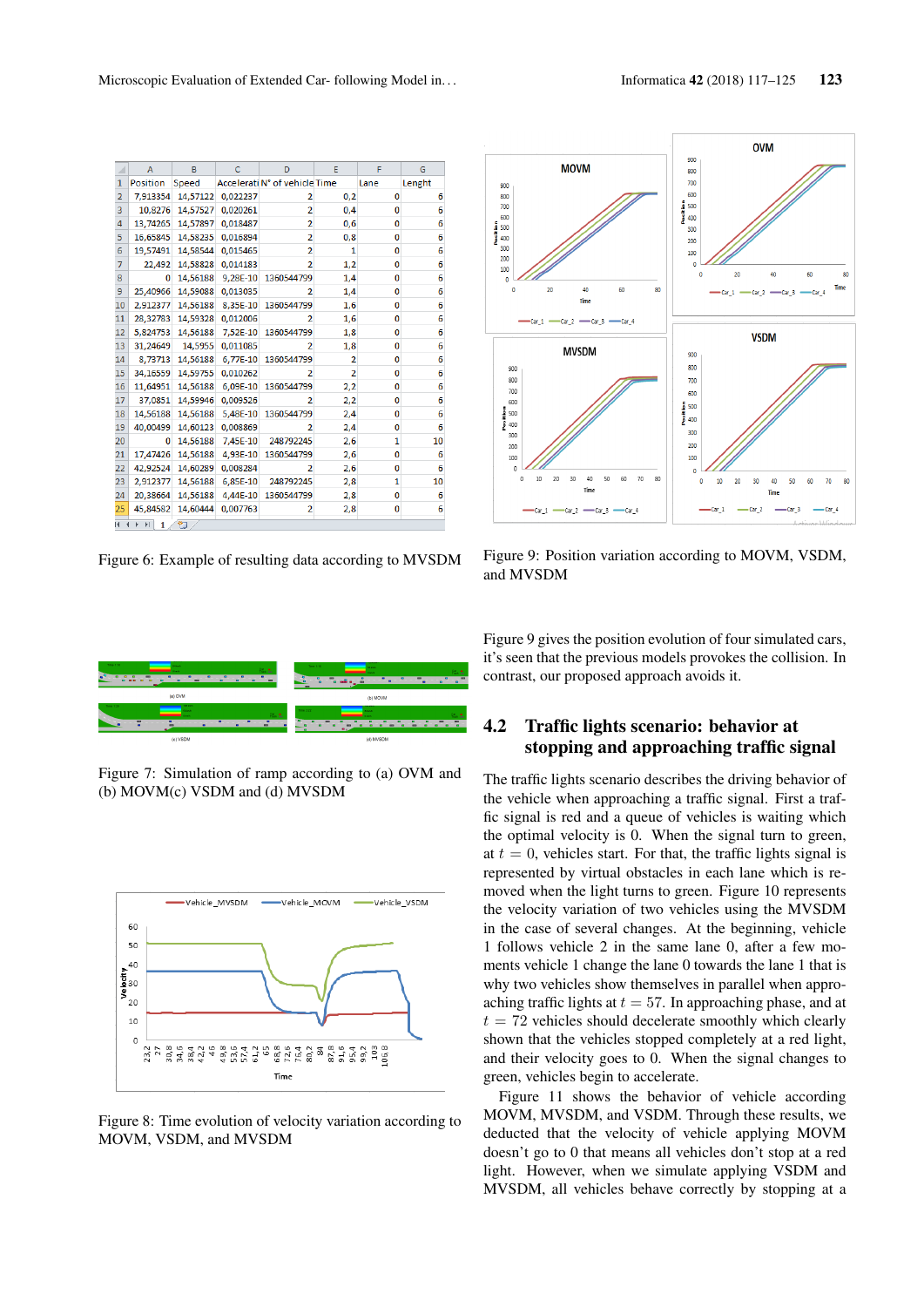

Figure 10: Driving behavior of two vehicles according MVSDM in each lane



Figure 11: Simulation results according to MOVM, VSDM and MVSDM when approaching traffic lights signal

red light and moves when its turn to green. It's show clearly that the MVSD model react the realistic manner than MOVM and VSDM in braking case.

Figure 12 represents the snapshot of vehicle motion and their behavior according to MVSD, VSD, OV, and MOV models. Through these results, and when approaching traffic lights, it can be observed that the vehicles collide in the previous models. However, the problems of collision in emergency case were solved. Furthermore, the simulation results show that our proposed approach can exactly describe the driver's behavior when approaching traffic signal, where no crash occurs.



Figure 12: Simulation at traffic signal results according to OVM, MOVM, VSDM and MVSDM when approaching and stopping traffic lights signal

# 5 Conclusion

Through introducing the new optimal velocity function which takes into account not only the headway, but also the relative speed parameter into the VSDM, the modified velocity-separation difference model (MVSDM) is presented considering the driving behavior of the vehicle in braking case. In addition, to simulate in a realistic manner, we proposed to combine the proposed model with lane change model. The MVSDM can exactly describe the driver behavior under two proposed scenarios: when approaching traffic signal and an on ramp road, where no collision occurs. We can see that MVSDM is much close to the reality. However, the collision and crashes occur in the previous models. We proposed as a future work, to validate the model in bidirectional road scenario with multilane.

## Literature

- [1] Muhammad, J. F., (2015) Modeling and Analysis of Inter-vehicle Communication: A Stochastic Geometry Approach. Thesis. pp. 1-100.
- [2] Zhu, W., Liu, Y., (2008) A Total Generalized Optimal Velocity Model and Its Numerical Tests. J. Shanghai Jiaotong Univ. (Sci.). 13(2), pp. 166170. DOI: 10.1007/s12204-008-0166-9.
- [3] Sven, M., Bart, D. M., (2005) Transportation Planning and Traffic Flow Models. ArXiv preprint physics/0507127. pp. 1-51. DOI:https://arxiv.org/abs/physics/0507127.
- [4] Treiber, M. and Kesting, A. (2010) An Open-Source Microscopic Traffic Simulator. IEEE Intelligent Transportation Systems Magazine, 2(3), pp.6- 320. DOI:10.1109/mits.2010.939208.
- [5] Aghabayk, K., Sarvi, M., Young, W. (2015) A State-of the-Art Review of CarFollowing Models with Particular Considerations of Heavy Vehicles. Transport Reviews. 35(1), pp. 82-105. DOI: 10.1080/01441647.2014.997323.
- [6] Zhi-Peng, L., Yun-Cai, L. (2006) A velocitydifference-separation model for car-following theory. Chinese Physics. 15(7), pp. 1570-1576. DOI: 10.1088/1009-1963/15/7/032.
- [7] Jabeena, M. (2013) Comparative Study of Traffic Flow Models And Data Retrieval Methods From Video Graphs. International Journal of Engineering Research and Applications. 3(6), pp. 1087-1093.
- [8] Brackstone, M., McDonald, M. (1999) Carfollowing: a historical review. Transportation Research Part F: Traffic Psychology and Behaviour. 2(4), pp. 181-196. DOI: 10.1016/s1369-8478(00)00005-x.